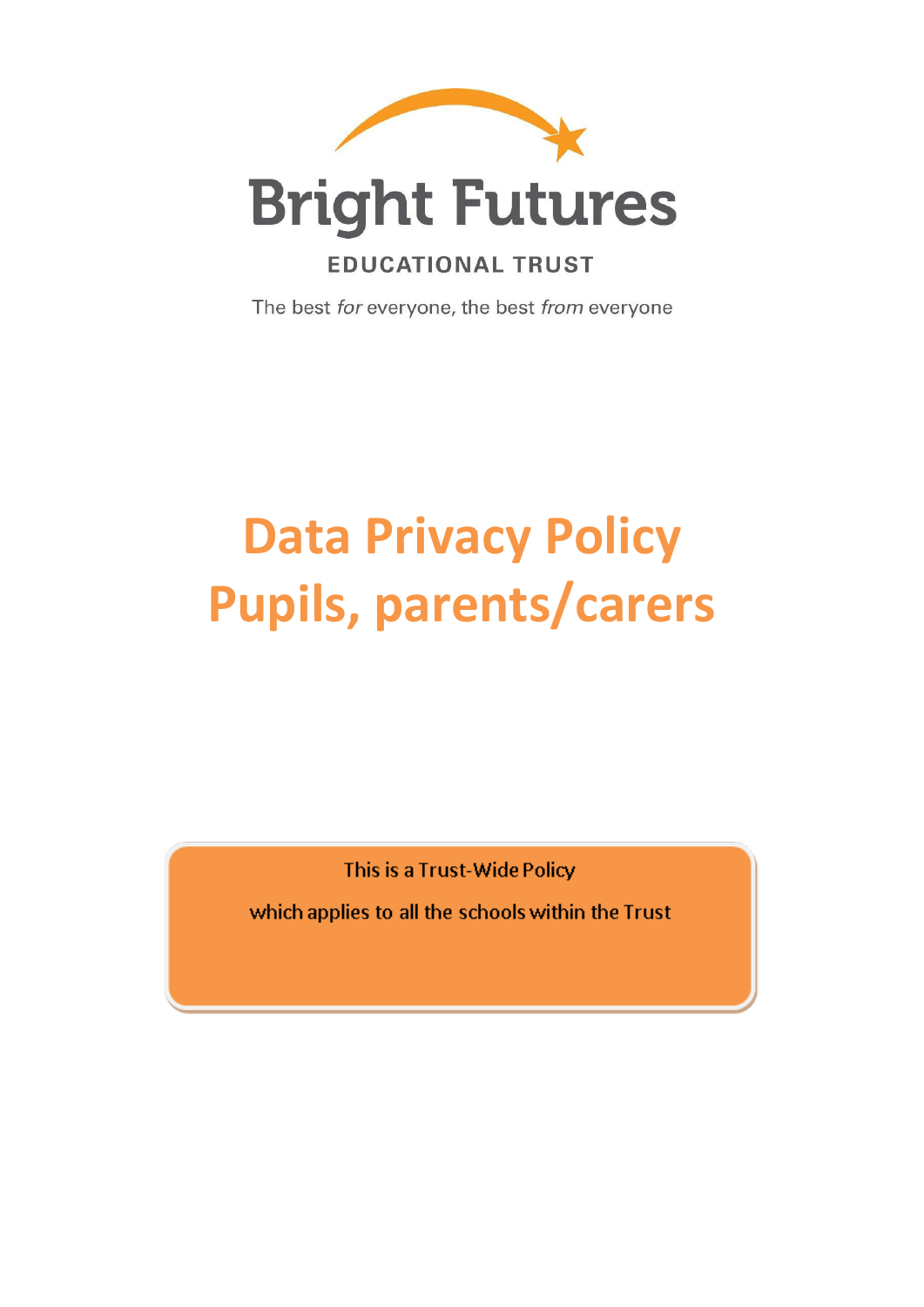Date of Policy Approval: 18 June 2018

update

Authorised By: Board of

Policy Review Date: Apr 2022

Distribution: **All staff,** 

Feb 2020

Owner of Policy: Data Protection **Officer** 

Trustees

**workers, governors and trustees** 

 **Website**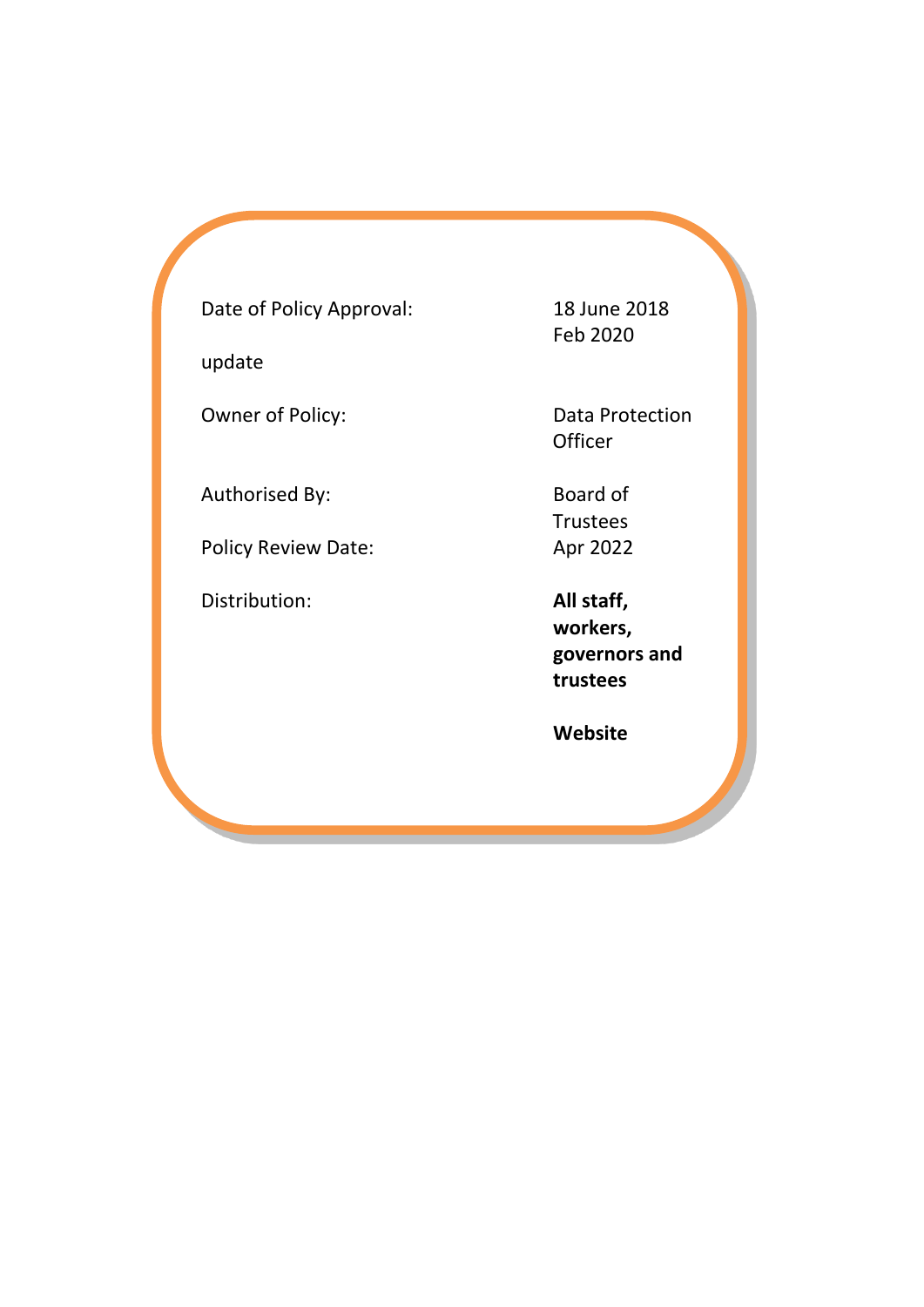

## **CONTENTS**

| PUPILS, PARENTS AND CARERS DATA SECURITY POLICY                          | 4  |
|--------------------------------------------------------------------------|----|
| <b>DATA PRIVACY POLICY - EDUCATION</b>                                   | 4  |
| What is the Policy for?                                                  | 4  |
| Who is the Policy for?                                                   | 4  |
| <b>About this policy</b>                                                 | 4  |
| <b>Definitions</b>                                                       | 5  |
| <b>Policy Standards</b>                                                  | 6  |
| 1. Data protection and educational records                               | 6  |
| 2. Fair, lawful and transparent processing                               | 6  |
| 3. How the Trust is likely to use personal data                          | 7  |
| <b>Publishing Student's Images and Work</b>                              | 7  |
| <b>Storage of Images</b>                                                 | ጸ  |
| Webcams                                                                  | 8  |
| <b>Use of Biometric Data</b>                                             | 9  |
| <b>Special Category Personal Data</b>                                    | 9  |
| 4. Processing for specified, explicit and legitimate purposes            | 10 |
| Adequate, relevant and limited to what is necessary<br>5.                | 10 |
| Accurate and when necessary, kept up to date<br>6.                       | 10 |
| <b>Data retention</b><br>7.                                              | 10 |
| 8. Data security                                                         | 10 |
| 9. Sharing information with third parties                                | 11 |
| 10. Processing in line with subject access rights                        | 13 |
| 11. Subject access requests                                              | 14 |
| 12. Data Protection Officer ("DPO")                                      | 15 |
| 13. Breaches of data protection and complaints                           | 16 |
| Addendum 1- Personal Data Retention periods- Pupils, parents/carers      | 17 |
| Personal Data types held by the Trust/Local Governing Body/Principal and |    |
| senior leadership team in academies                                      |    |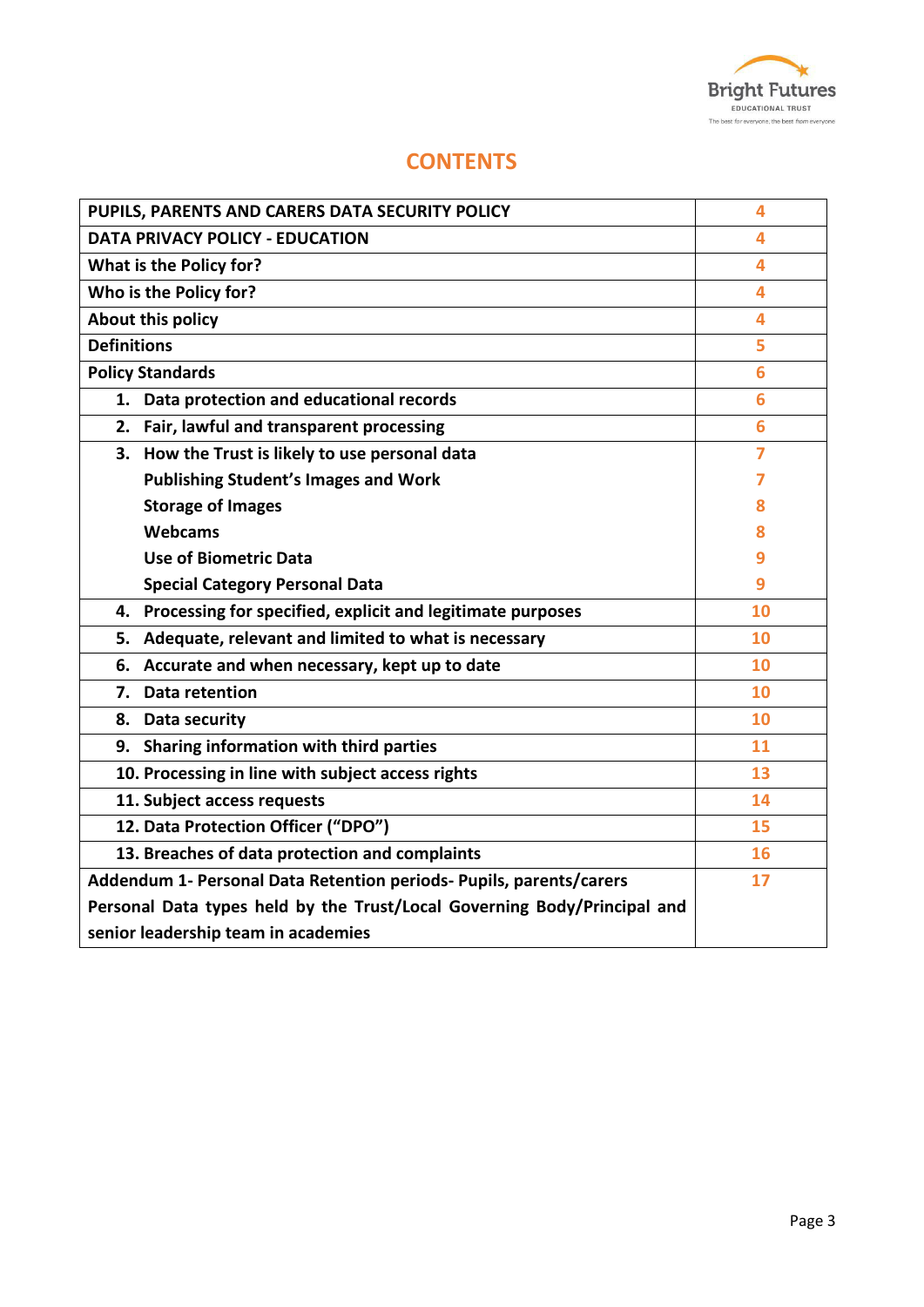

## **DATA PRIVACY POLICY PUPILS, PARENTS AND CARERS DATA SECURITY POLICY**

#### **DATA PRIVACY POLICY - EDUCATION**

Bright Futures Educational Trust's (BFET or the Trust) Strategy underpins all aspects of this policy and the way in which it will be applied. These elements are:

- Our vision, the best *for* everyone and the best *from* everyone;
- Two of our values; **Integrity**: We do the right things for the right reasons and **Passion**: We take responsibility, work hard and have high aspirations;
- Two of our commitments: **Effective Communication** and **Strong Governance and Accountability.**

#### **What is the Policy for?**

This policy sets out the duties of Bright Futures Educational Trust ("the **Trust**") under General Data Protection Regulation ("GDPR"), the Data Protection Act 2018, and is based on guidance published by the Information Commissioner's Office and model privacy notices published by the Department for Education. The policy details the responsible bodies/person for compliance and the procedures that will be applied.

By Trust we mean, all academies in the Trust and the head office of the Trust

#### **Who is the Policy for?**

Part Two of this policy is for pupils and parents/cares to understand how their personal data will be handled. It is also for staff to understand their responsibilities in handling the personal data of pupils, parents and carers. It is published on our website.

Part One of this policy is for the attention of anyone who is employed by, provides a service to, or volunteers to work at the Trust and its academies. This includes governors and trustees.

#### **About this policy**

Our Trust processes personal information relating to pupils, staff and visitors, and, therefore, is a Controller.

The Trust is registered as a Controller with the Information Commissioner's Office and renews this registration annually. The Trust's registration number is: ZA023935.

During the course of its activities the Trust will process personal data (which may be held on paper, electronically, or otherwise) about the Trust's staff (including temporary staff), agency workers, volunteers, pupils, their parents, or carers, and other individuals (including suppliers and governors and trustees).

The Trust Board also complies with ICO and DfE Guidance applicable from time to time.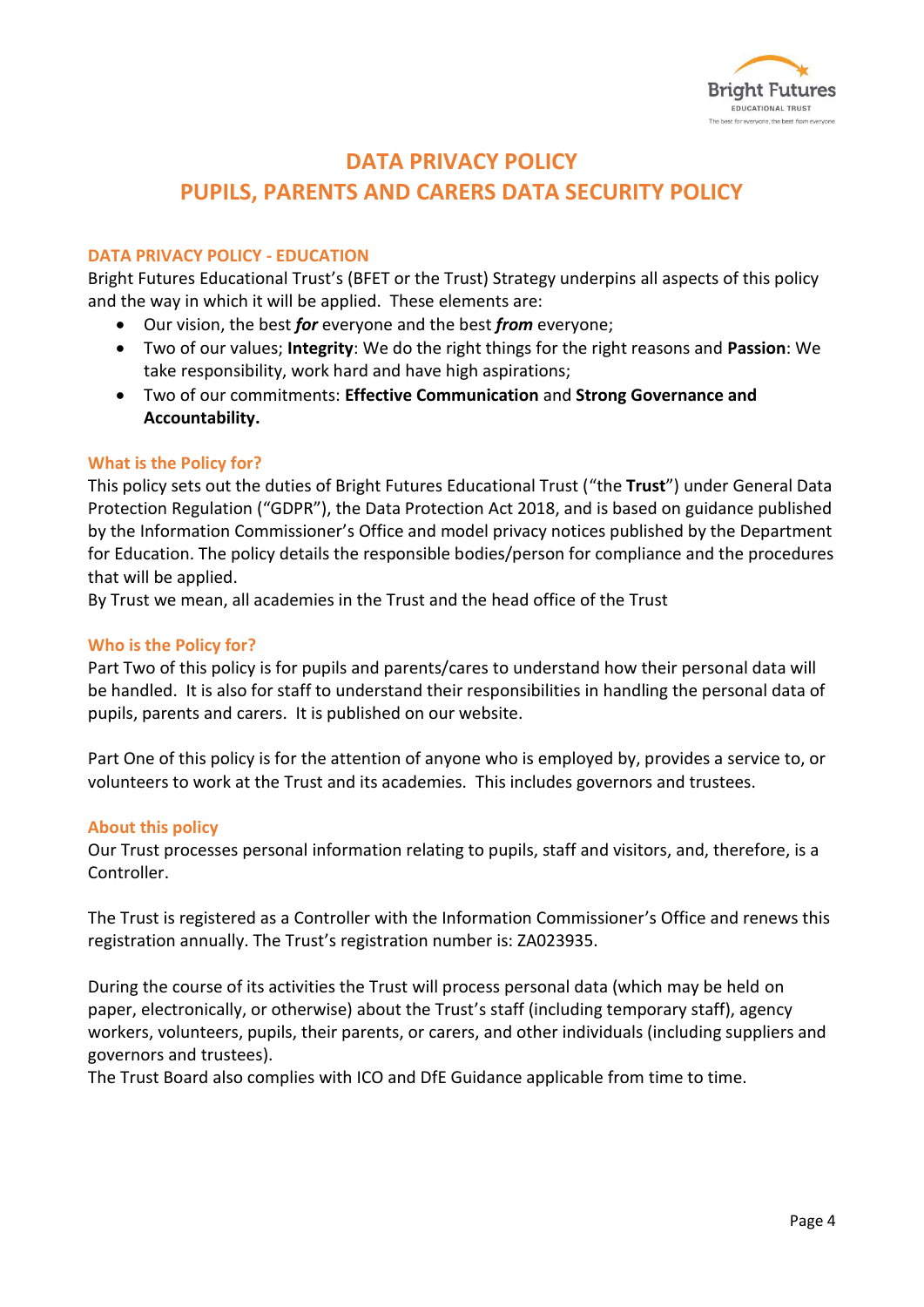

### **Definitions**

The definitions in this paragraph apply in this policy.

| <b>Term</b>                                                 | <b>Definition</b>                                                                                                                                                                                                                                                                                                                                             |
|-------------------------------------------------------------|---------------------------------------------------------------------------------------------------------------------------------------------------------------------------------------------------------------------------------------------------------------------------------------------------------------------------------------------------------------|
| <b>Personal data</b>                                        | Data from which a person can be identified,<br>including data that, when combined with<br>other readily available information, leads to a<br>person being identifiable                                                                                                                                                                                        |
| Special categories of personal data (formerly<br>sensitive) | Data such as:<br>Racial or ethnic origin<br>$\bullet$<br>Political opinions<br>$\bullet$<br>Religious beliefs, or beliefs of a similar<br>nature<br>Where a person is a member of a trade<br>union<br>Physical and mental health<br>Sexual orientation and sex life<br>Biometric or genetic data                                                              |
| <b>Criminal conviction data</b>                             | Data relating to criminal convictions and<br>offences.                                                                                                                                                                                                                                                                                                        |
| <b>Processing</b>                                           | This has a very wide definition and includes<br>the following operations with personal data:<br>collection, recording, organisation,<br>structuring, storage, adaption, retrieval,<br>consultation, use, disclosure by transmission,<br>dissemination or otherwise making available,<br>alignment or combination, restriction,<br>erasure and/or destruction. |
| Data subject                                                | The living individual whose personal data is<br>held or processed                                                                                                                                                                                                                                                                                             |
| <b>Controller</b>                                           | A person or organisation that determines the<br>purposes for which, and the manner in<br>which, personal data is processed                                                                                                                                                                                                                                    |
| <b>Processor</b>                                            | A person or organisation that processes<br>personal data on behalf of a Controller.                                                                                                                                                                                                                                                                           |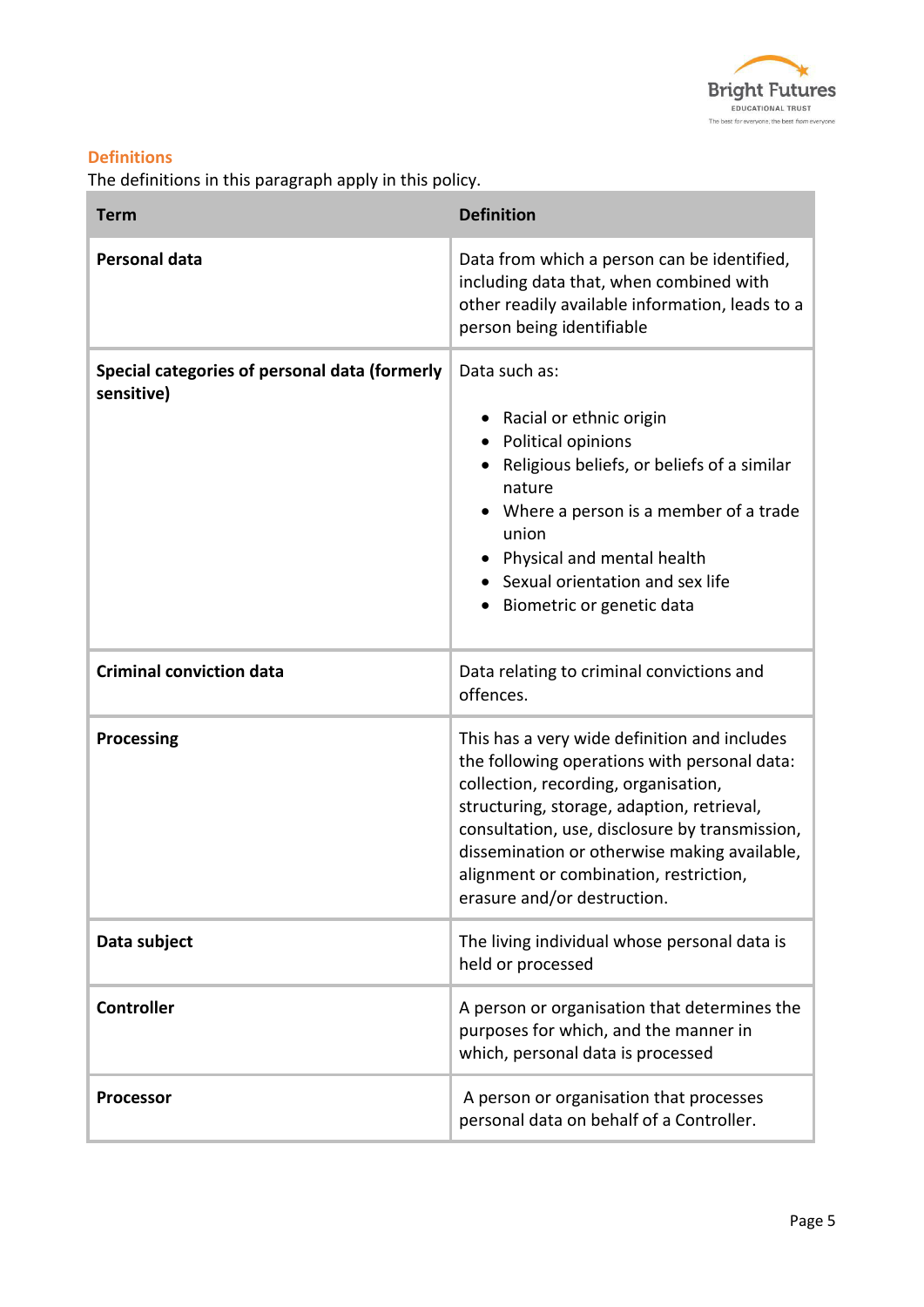

#### **Policy Standards**

#### **1. Data protection and educational records**

The Trust will comply with the six data protection principles in the GDPR, which require that personal data must be:

- processed lawfully, fairly and in a transparent manner;
- collected for specified, explicit and legitimate purposes and not further processed in a manner that is incompatible with those purposes;
- adequate, relevant and limited to what is necessary in relation to the purpose for which it is maintained;
- accurate and, where necessary, kept up to date;
- not be kept in a form which permits identification for longer than is necessary for the purpose(s) for which it is processed; and
- processed in a manner that ensures appropriate security of the data.

#### **2. Fair, lawful and transparent processing**

 The Trust will only process personal data where it is based one or more of the conditions specified in the GDPR. The most common conditions we rely on to process personal data are:

| Conditions for Processing which we commonly rely on |                                               |                                       |                                               |
|-----------------------------------------------------|-----------------------------------------------|---------------------------------------|-----------------------------------------------|
| <b>Personal Data</b>                                |                                               | <b>Special Category Personal Data</b> |                                               |
|                                                     |                                               |                                       | & Criminal Convictions Data                   |
|                                                     | The data subject has given consent to the     | $\bullet$                             | The data subject has given explicit consent   |
|                                                     | processing for one or more specific           |                                       | to the processing for one or more specific    |
|                                                     | purposes;                                     |                                       | purposes;                                     |
|                                                     | Processing is necessary for entering or       | $\bullet$                             | Processing is necessary for the purposes of   |
|                                                     | performing a contract with the data           |                                       | carrying out the obligations and exercising   |
|                                                     | subject;                                      |                                       | specific rights of the controller or of the   |
|                                                     | Processing is necessary for compliance with   |                                       | data subject in the field of employment and   |
|                                                     | a legal obligation to which the controller is |                                       | social security and social protection law so  |
|                                                     | subject;                                      |                                       | far as it is authorised by Union or Member    |
|                                                     | Processing is necessary to protect the vital  |                                       | State law or a collective agreement           |
|                                                     | interests of the data subject;                |                                       | pursuant to Member State law providing for    |
|                                                     | Processing is necessary in order for the      |                                       | appropriate safeguards for the fundamental    |
|                                                     | controller to perform a task in the public    |                                       | rights and the interests of the data subject; |
|                                                     | interest or for the controller's official     | $\bullet$                             | Processing is necessary to protect the vital  |
|                                                     | functions, and the task or function has a     |                                       | interests of the data subject or of another   |
|                                                     | clear basis in law; or                        |                                       | natural person, where the data subject is     |
|                                                     | Processing is necessary for the purposes of   |                                       | physically or legally incapable of giving     |
|                                                     | legitimate interests pursued by the data      |                                       | consent;                                      |
|                                                     | controller or by a third party where this     | $\bullet$                             | Processing relates to personal data which     |
|                                                     | does not relate to our "core function" of     |                                       | are manifestly made public by the data        |
|                                                     | providing education.                          |                                       | subject;                                      |
|                                                     |                                               |                                       | Processing is necessary for reasons of        |
|                                                     |                                               |                                       | substantial public interest;                  |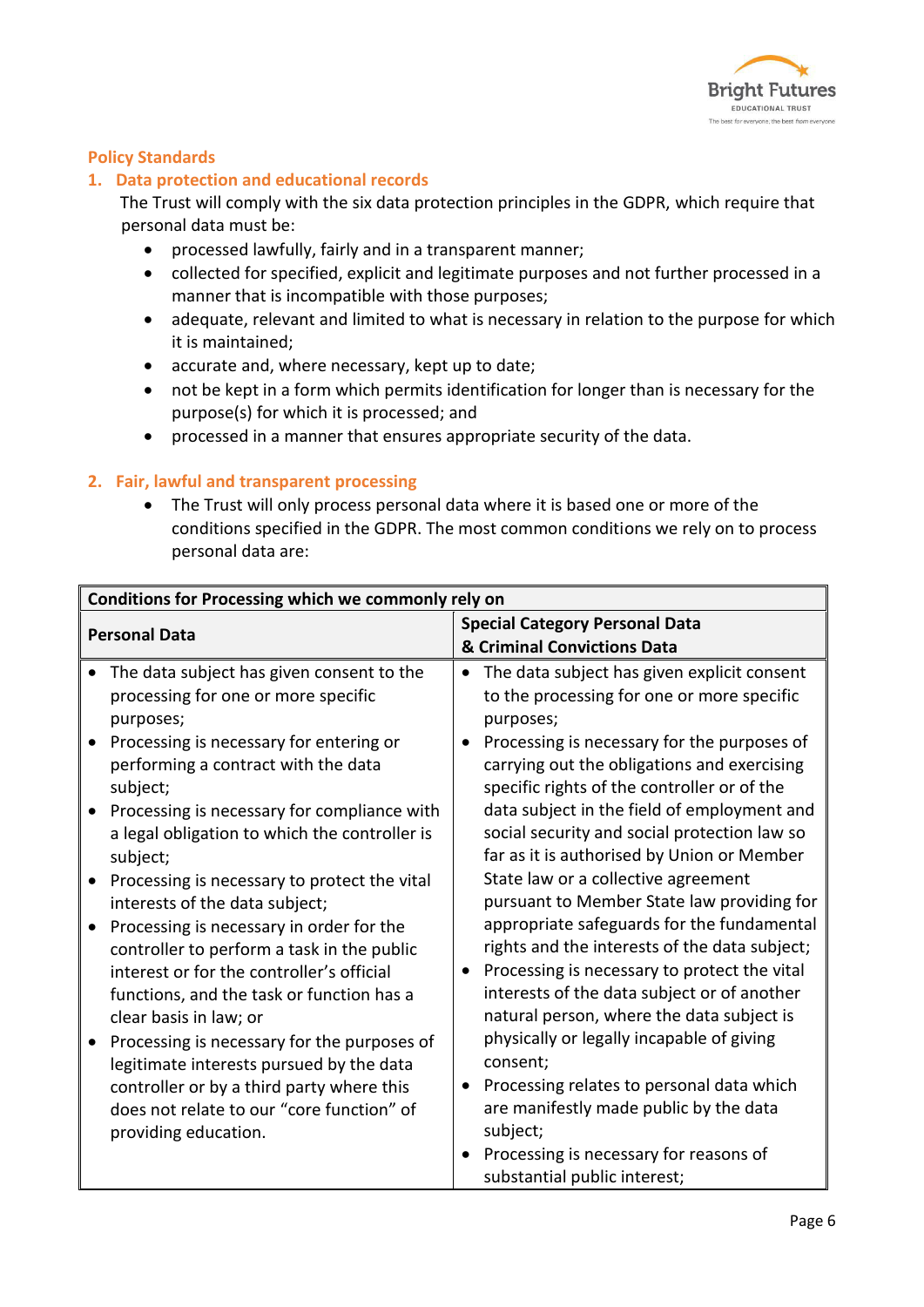

| • Processing is necessary for the               |
|-------------------------------------------------|
| establishment, exercise or defence of legal     |
| claims; or                                      |
| Processing is necessary for the purposes of     |
| preventive or occupational medicine, for        |
| the assessment of the working capacity of       |
| the employee, medical diagnosis, the            |
| provision of health or social care or           |
| treatment or the management of health or        |
| social care systems and services (however       |
| this condition is limited in its use to certain |
| authorised professions as explained at          |
| Article 9(3) GDPR).                             |

 The full list of conditions is set out in Articles 6 and 9 of the GDPR and the Trust may in some circumstances rely on other conditions set out in the GDPR or Data Protection Act 2018 to justify the processing of personal data or special category personal data. The ICO's website also has further information about the lawful conditions for processing.

#### **3. How the Trust is likely to use personal data.**

The Trust will process data about **pupils** for the following (non-exhaustive) purposes:

- for legal and administrative purposes;
- to provide education and discharge the **Trust**'s duty of care as an education provider;
- to provide pupils with a safe and secure environment and pastoral care;
- to provide activities including school trips, activity and after-school clubs;
- to support pupil learning;
- to monitor and report on pupil progress
- to provide academic and examination references;
- to enable the **Trust** to meet the it's legal obligations under relevant legislation and Department for Education (DfE) Guidance in force from time to time;
- to maintain educational records;
- to monitor attendance:
- to maintain health and safety records;
- to collect opinions about ability and achievements;
- to obtain and retain details about personal / home life where this is relevant to provision of education to a data subject; and,
- to share information with other agencies when required.

#### **3.1. Publishing Student's Images and Work**

On a student's entry to the academy, all parents/carers will be asked to give permission to use their child's work/photos in the following ways:

- On the school web site, or social media feeds.
- In the academy prospectus and other printed publications that the academy or Trust may produce for promotional purposes.
- Recorded/ transmitted on a video or webcam.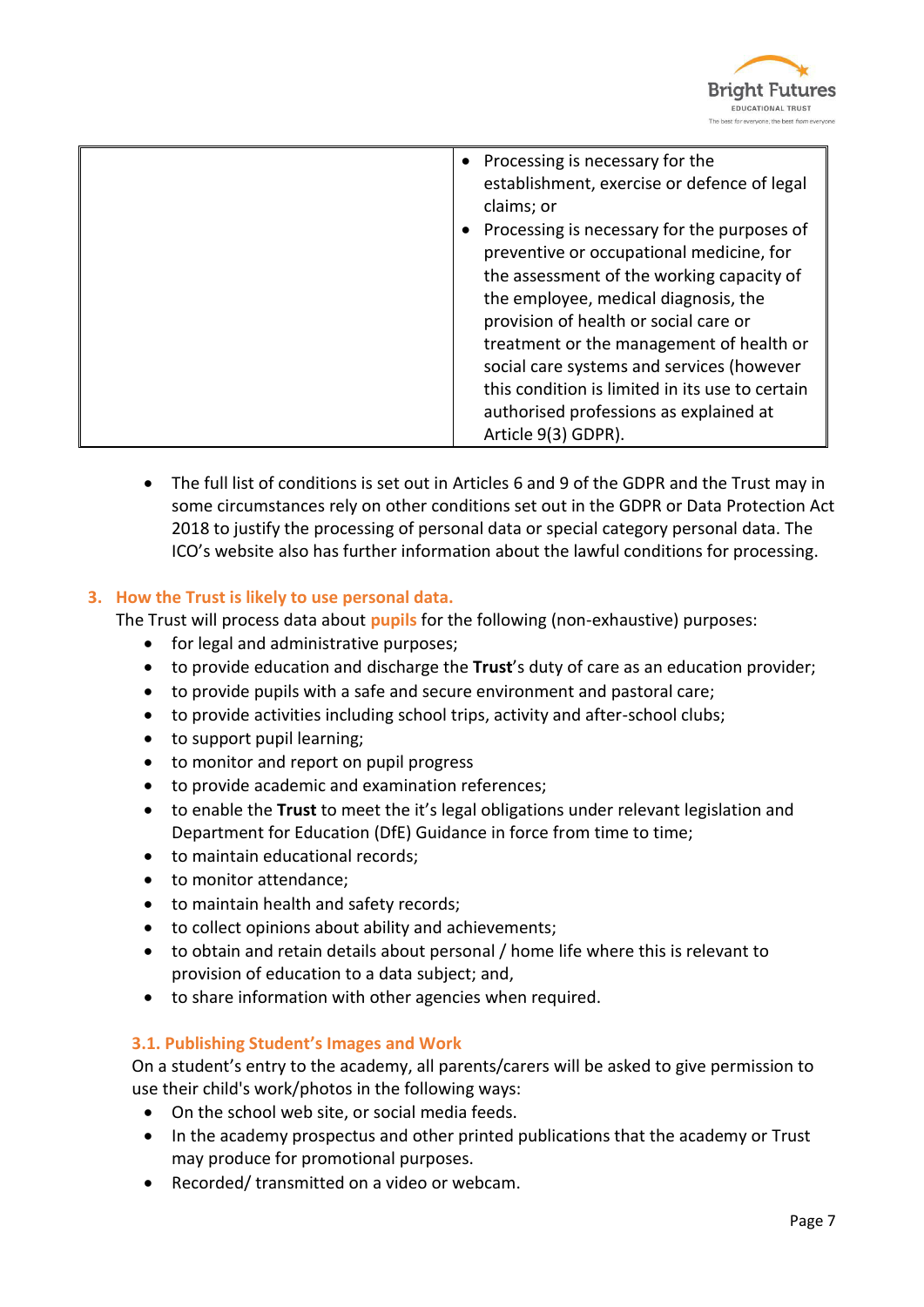

- In display material that may be used in the academy's communal areas.
- In display material that may be used in external areas, i.e. exhibition promoting the academy.
- General media appearances, e.g. local/ national media/ press releases sent to the press highlighting an activity (sent using traditional methods or electronically).

Parents/ carers may withdraw permission, in writing, at any time, or by other means provided by the academy (e.g. using the Data Collection system in SLG). We request consent to be given by both parents/carers in order for it to be deemed valid, wherever possible. The law establishes that a child in England must provide their consent from the age of 12/13 if they have the ability to understand the nature of the request and what the consequences of providing it will be. The Trust respects the views of parents and carers so also seeks their approval for use of images. However, if the consent differs after the school has tried to reach an agreement with all parties and the child is deemed to be competent by the school, then the child's view will prevail. When obtaining consent, we will set out that we wish to use a child's images for the duration of their time with us and for 6 years after they have left.

Pupils' full names will not be published alongside their image and vice versa. E-mail and postal addresses of pupils will not be published.

Where pupils' full names are to be published (e.g. to celebrate examination results), parents/carers will be given opportunity to opt out.

Before posting student work on the Internet, a check needs to be made to ensure that permission has been given for work to be displayed from an up-to-date list.

#### **3.2. Storage of Images**

- Images / films of children are stored on the Trust/school's secure network.
- CCTV is used for security purposes. We do not seek consent for the use of CCTV images as these are collected in accordance with our public task to keep children in our care safe. Access to CCTV footage is limited to those staff/governors whose roles require it.
- Rights of access to this material are restricted to the staff and pupils within the confines of the school network, or via secure Remote Desktop connections.
- Images and videos of pupils recorded or stored on equipment (e.g. trips, mementoes of previous classes) will be in line with appropriate legislation and the Teachers' Standards.
- The IRIS system may be used to record lessons for staff appraisal and reflection. Since the videos are stored in an encrypted form, cannot be downloaded and may only be shared with other staff at school, explicit permission need not be sought (similar to CCTV).

#### **3.3. Webcams**

- Webcams in school are only ever used for specific learning purposes, e.g. monitoring science experiments such as eggs hatching or video conferencing.
- Misuse of the webcam by any member of the community will result in investigation and sanctions.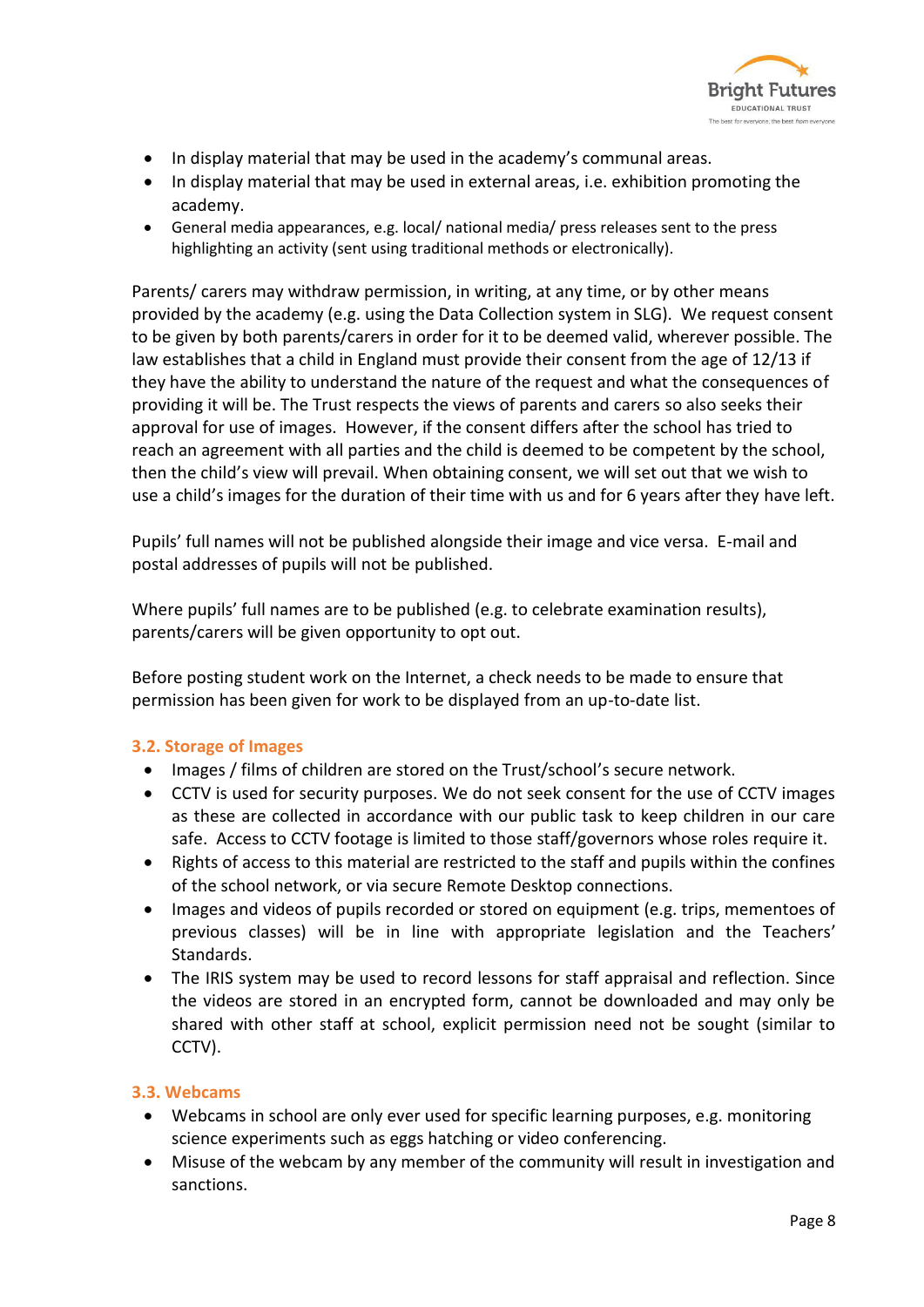

Consent for publication of images is assumed to extend to use of webcams.

#### **3.4. Use of Biometric Data**

Any biometric information (defined as: "*personal information about an individual's physical or behavioural characteristics that can be used to identify that person; this can include their fingerprints, facial shape, retina and iris patterns, and hand measurements"*) must be stored in accordance with Data Protection legislation. However, if that information is also used for an automated biometric recognition system (e.g. fingerprint recognition for prepayment dinner money), schools must also comply with sections 26-28 of the Protections of Freedoms Act 2012. This requires that we obtain parental consent for all pupils up to the age of 18. All pupils are also entitled to refuse to have their fingerprint used for this system regardless of whether a parent consents. If that is the case, alternative payment methods for our cashless catering services will have to be considered.

In essence, Academies must notify parents (or carers) of the intention to use biometric data, giving parents and pupils the right to opt out should they wish. Alternatives (e.g. a card payment system) must be provided for pupils who choose to opt out.

#### **3.5. Special Category Personal Data**

**The Trust may process special category personal data relating to pupils** including, as appropriate:

- information about pupil's physical or mental health or condition (including but not limited to allergies and regular medications) in order to discharge the **Trust**'s duty of care, provide non-emergency and emergency medical assistance and for special educational needs provision;
- provide applicable provision under an Education Health and Care Plan/Statement of Special Educational Needs;
- the pupil's racial or ethnic origin or religious or similar information in order to monitor compliance with equal opportunities legislation or to ensure that religious or similar beliefs are respected;
- share in a multi-professional team around a child; and/or,
- in order to comply with other legal requirements and obligations to third parties.

**The Trust may process data about parents, carers and other individuals** (including suppliers and governors) for the purpose of:

- providing education to pupils;
- reporting on pupil progress;
- maintaining emergency contact details in order to discharge the Trust's duty of care as an education provider;
- organise training courses;
- obtain and retain details about personal / home life where this is relevant to provision of education to pupils; and
- discharge obligations under safeguarding and other relevant legislation.
- It is very unlikely that the Trust will process sensitive personal data relating to parents, carers and other individuals (including suppliers, governors and trustees). However, where this may be necessary, it may include, as appropriate: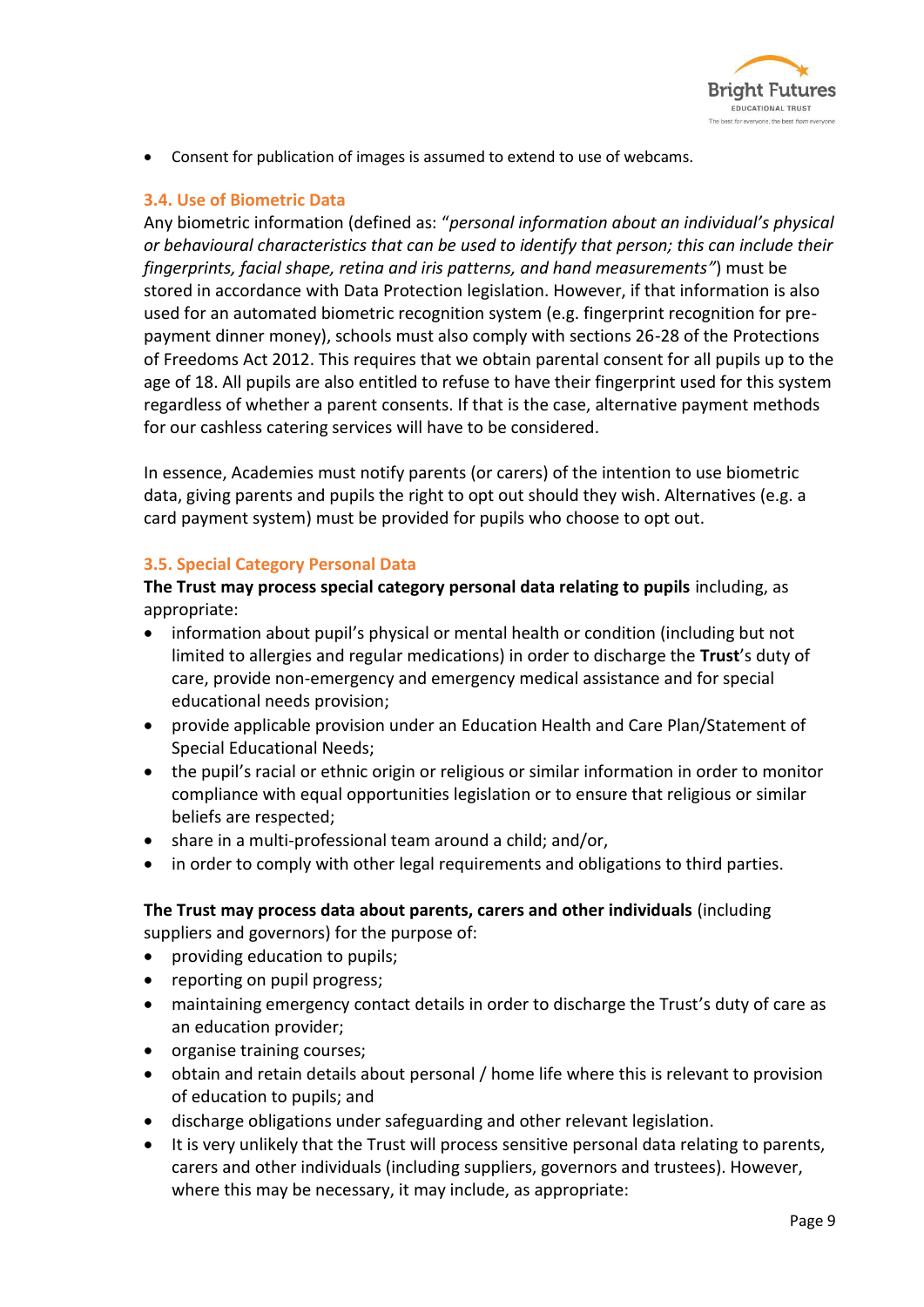

- the parent, carer or other individual's racial or ethnic origin or religious or similar information in order to monitor compliance with equal opportunities legislation;
- when there is relevant medical information needed for health and safety purposes including allergy information; and/or,
- in order to comply with other legal requirements and obligations to third parties.
- **4. Processing for specified, explicit and legitimate purposes** 
	- The Trust will only process personal data for the specific, explicit and legitimate purpose or purposes notified to data subjects and will not be further processed in any manner incompatible with that purpose or purposes.
- **5. Adequate, relevant and limited to what is necessary** 
	- Personal data will only be processed to the extent that it is relevant and necessary for the specific purposes notified to the data subject.

#### **6. Accurate and when necessary, kept up to date**

 The Trust will keep the personal data the Trust stores about a data subject accurate and when necessary, kept up to date. Data that is inaccurate or out of date will be corrected or deleted without delay. Data subjects should notify the Trust if any personal details change or if the data subject becomes aware of any inaccuracies in the personal data the Trust hold about him/her.

#### **7. Data retention**

- The Trust will not keep personal data for longer than is necessary for the purpose for which it is processed. Sometimes we are required by law to retain information for a specified period. After the retention period has lapsed, and there is no other legitimate reason to retain the information, the Trust will take steps to destroy it so that it is no longer processing it.
- The table in Addendum 1 specifies the retention period of personal data relating to pupils, parents, carers and other individuals (including suppliers, governors and trustees). Retention periods for staff/workers' data is contained in the Data Privacy Policy-Staff.

#### **8. Data security**

The Trust will ensure that appropriate measures are taken against unlawful or unauthorised processing of personal data, and against the accidental loss of, or damage to, personal data. Appropriate measures include:

- Appropriate levels of authority being given to staff members where access to personal data is required;
- Personal data is stored on the academy's central computer system instead of individual PCs, laptops, tablet devices, mobile telephones etc;
- Computers and laptops are not left unattended without locking their screens via password controls to prevent unauthorised access;
- Personal Data is not carried off-site, unless it is on permitted storage devices which are encrypted and password protected or when it is legally necessary to do so. Where Personal Data needs to be carried off-site in paper form, staff must follow any guidance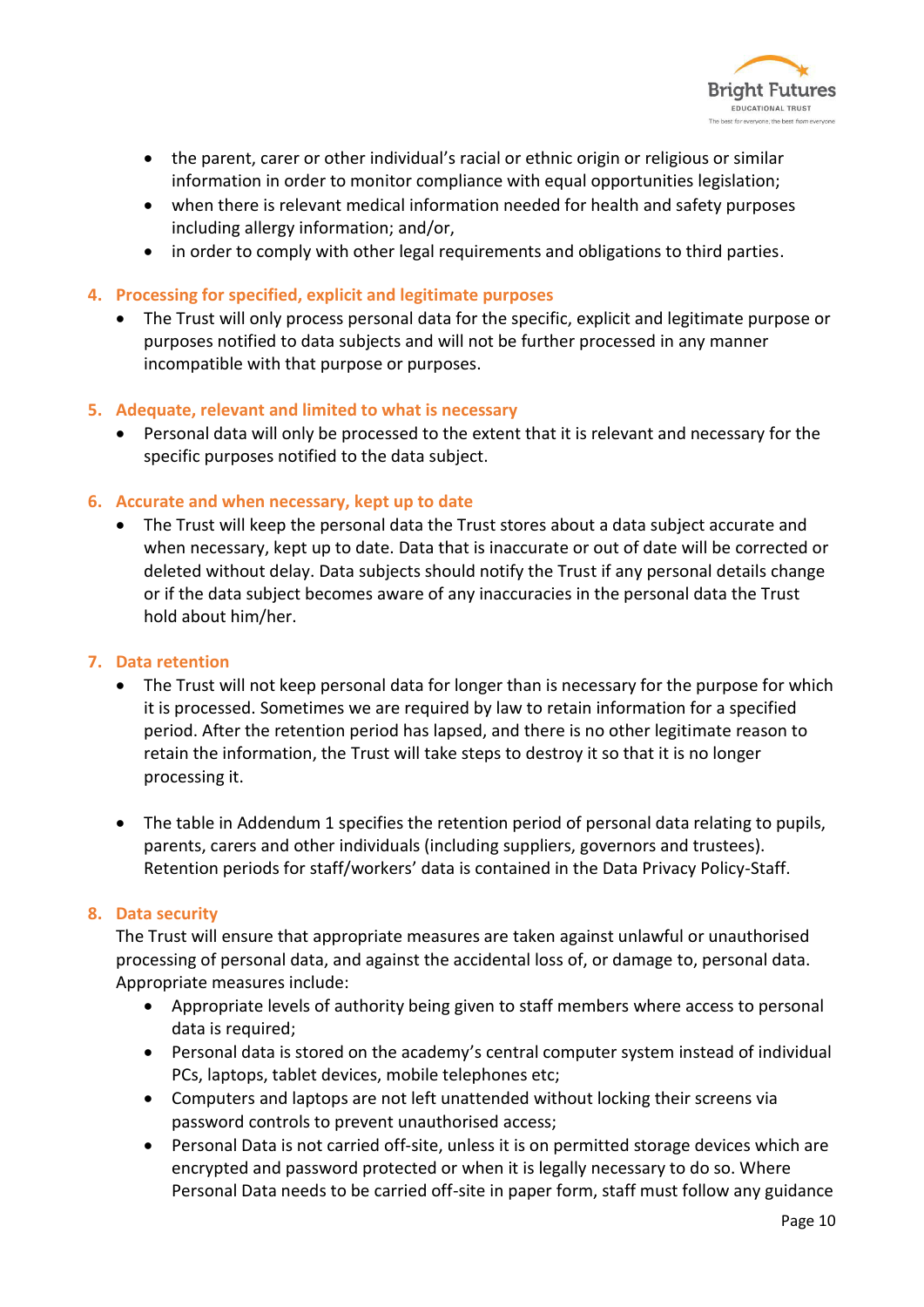

issued from time to time to ensure the information is kept safe and secure to avoid any personal data breaches.

#### **Our key security procedures are as follows:**

- Lockable cabinets, drawers and cupboards;
- Lockable offices
- Clear desk policy when leaving a desk or leaving the office for the day, unless it is locked and no access can be gained by other staff including cleaners
- Laptop and other mobile device / document encryption;
- Laptop and other mobile device / document password protection;
- Regular back-ups of the Academy/Trust's servers;
- Sharing personal data internally (i.e. from person to person in the academy/trust is only done in accordance with the Data protection Principles in Section 1 above)
- Where personal data is shared by email, whenever practicable, it will be attached to the email as an encrypted document.
- ICT Acceptable Use Agreements are signed by all staff/Governors/Pupils/Visitors who will use the school's IT Systems. See our E-Safety policy.
- Servers are locked in a secure server room managed by DBS-checked staff
- Backups are stored securely offsite or in approved, cloud hosted storage and subject to contractual agreements to ensure information provided is processed in a secure and legally compliant way.
- We use recommended disposal firms to securely destroy drives where personal data may have been stored.
- Papers are shredded for secure disposal
- Disks are overwritten or physically destroyed prior to recycling where they may have been used for storing personal data.

#### **9. Sharing information with third parties**

- The Trust has in place procedures and technologies to maintain the security of all personal data from the point of collection to the point of destruction. The Trust will only transfer personal data to a third party the third party agrees to comply with those procedures and policies, or if he puts in place adequate measures himself.
- Where the Trust uses a third party processor to process personal data on its behalf, it will have in place a written agreement with each processor which meets the requirements of Article 28 GDPR.
- The **Trust** routinely shares pupil information with:
	- schools that the pupil attends after leaving us;
	- our local authority/councils
	- social services/ children's services where there are safeguarding concerns;
	- the Department for Education (DfE);
	- any appointed processor, who analyses pupil data on our behalf to provide academy and trust wide management information.
	- Feeder schools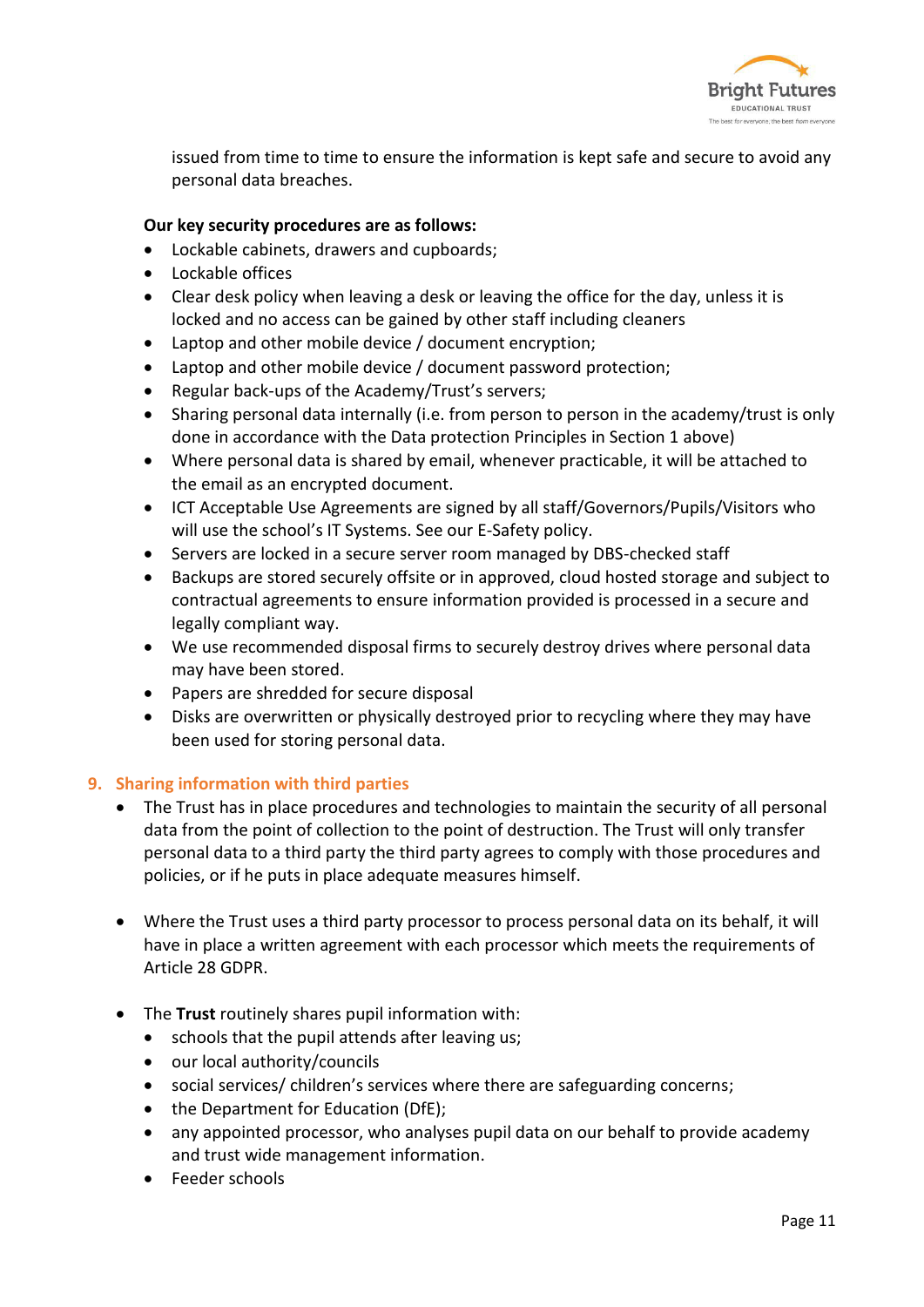

- The Trust does not share information about pupils with anyone without consent unless the law and our policies allow us to do so.
- The Trust will share information with multiple agencies which are formed as a team around a child or young person. These agencies will be controllers and be subject to the same obligations under data protection law as the Trust is. The Trust will be under a legal obligation to share most of the information that is relevant to the multi-agency team or will be required to do so in the performance of the school's public task.
- The Trust is also legally required to pass certain information about pupils to specified external bodies, such as our local authority and the Department for Education (DfE), so that they are able to meet their statutory obligations. This data sharing underpins school funding and educational attainment policy and monitoring.
- The Trust is required to share information about our pupils with the (DfE) under regulation 5 of The Education (Information About Individual Pupils) (England) Regulations 2013.
- Once pupils reach the age of 13, the Trust also passes pupil information to our local authority and / or provider of youth support services as they have responsibilities in relation to the education or training of 13-19 year olds under section 14 Education and Skills Act 2008 (to enable the local authority to meet the requirements of section 507B of the Education Act 1996).

This enables them to provide services as follows:

- youth support services
- careers advisers
- A parent or carer can request that certain information is not passed to their local authority or provider of youth support services by informing the Trust of their instruction. This right is transferred to the child / pupil once he/she reaches the age 16.
- The Trust will also share certain information about pupils aged 16+ with our local authority and / or provider of youth support services as they have responsibilities in relation to the education or training of 13-19 year olds under section 507B of the Education Act 1996. This enables them to provide services as follows:
	- post-16 education and training providers
	- youth support services
	- careers advisers

For more information about services for young people and how personal information will be used for these, please visit the relevant local authority website.

- The Trust will only transfer any personal data we hold to a country outside the European Economic Area ("EEA"), provided that one of the following conditions applies:
	- The country ensures an adequate level of protection for the individuals' rights and freedoms;
	- The individual has given consent;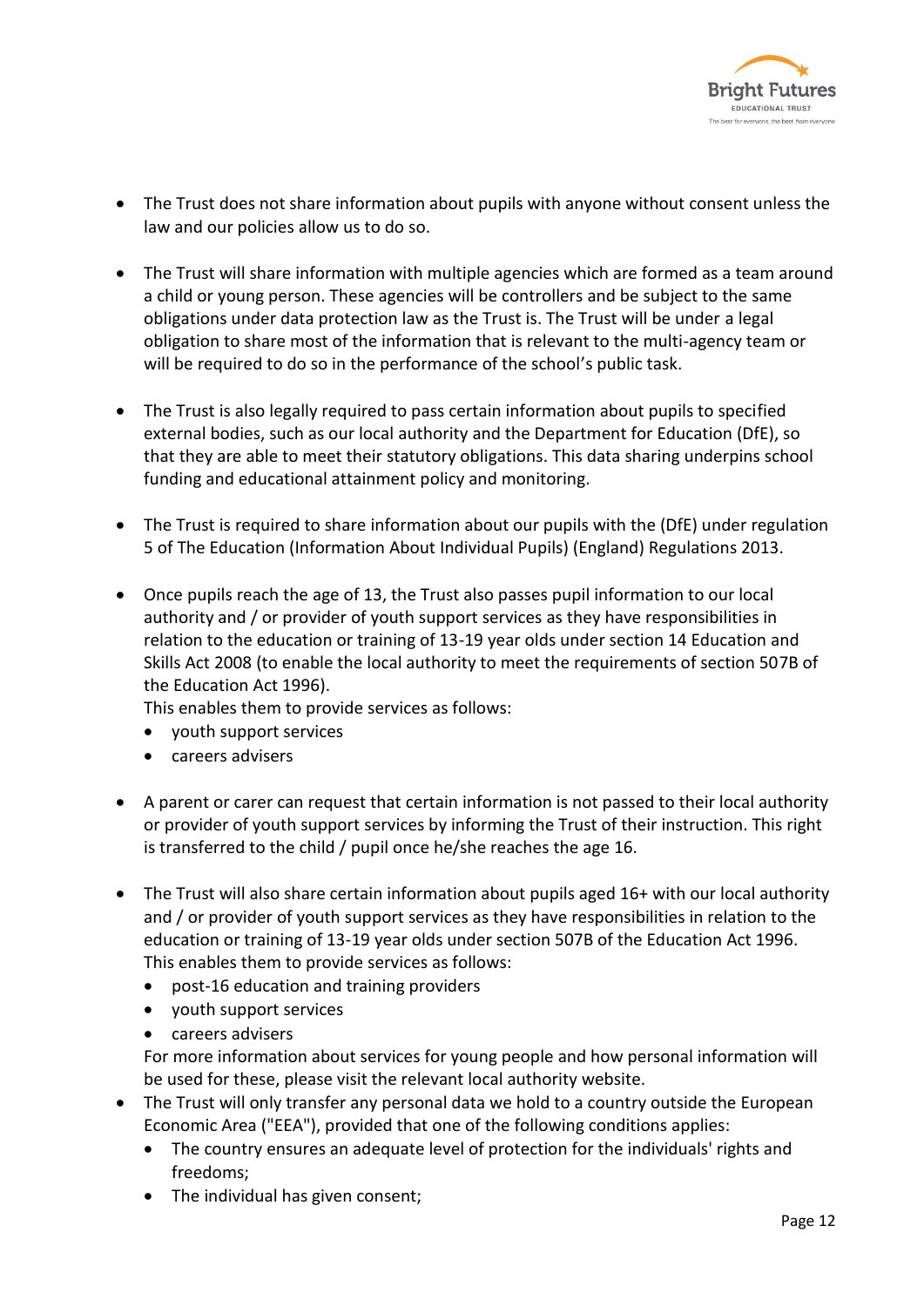

- The transfer is necessary for one of the conditions set out in the GDPR (e.g. for the performance of a contract between us and the individual, or to protect the vital interests of the individual);
- The transfer is legally required on important public interest grounds or for the establishment, exercise or defence of legal claims; or
- The transfer is authorised by the Information Commissioner where we have adduced adequate safeguards with respect to the protection of the data subjects' privacy, their fundamental rights and freedoms, and the exercise of their rights

#### **10. Processing in line with subject access rights**

Individuals have the following rights which they can exercise by contacting the Trust's DPO:

| <b>Right</b>        | What it is for?                                           |
|---------------------|-----------------------------------------------------------|
| To be informed      | This policy and any accompanying privacy                  |
|                     | notice sets out the information about how the             |
|                     | Trust processes personal data about pupils and            |
|                     | parents. It will be reviewed annually to ensure           |
|                     | we are as transparent as possible about the               |
|                     | personal data that we process.                            |
| Rectification       | If the Trust is processing an inaccurate record           |
|                     | about an individual they have the right to                |
|                     | request that we review it and rectify it so as to         |
|                     | make it accurate. This only extends to factual            |
|                     | information<br>being<br>processed<br>about<br>an          |
|                     | individual.                                               |
| Erasure             | If the Trust has no compelling reason to process          |
|                     | data about an individual, there is a right for the        |
|                     | data to be erased and processed no further.               |
|                     | This is not an absolute right and the Trust will          |
|                     | consider requests on a case by case basis.                |
| Restrict processing | complements<br>right<br>the<br><b>This</b><br>right<br>to |
|                     | rectification. Processing of personal data can be         |
|                     | restricted whilst the Trust considers if any              |
|                     | records are inaccurate or an objection has been           |
|                     | raised about the personal data that it is                 |
|                     | processing.                                               |
| Data portability    | This enables individuals to seek (in certain              |
|                     | circumstances) for information which they have            |
|                     | provided to the Trust and which is being                  |
|                     | processed through automated means based on                |
|                     | their consent or for the performance of a                 |
|                     | contract to have it transmitted in machine                |
|                     | readable form to the individual or a third party.         |
|                     | It is unlikely that this right will apply to the          |
|                     | information which the Trust processes about               |
|                     | parents and pupils. It could extend to images             |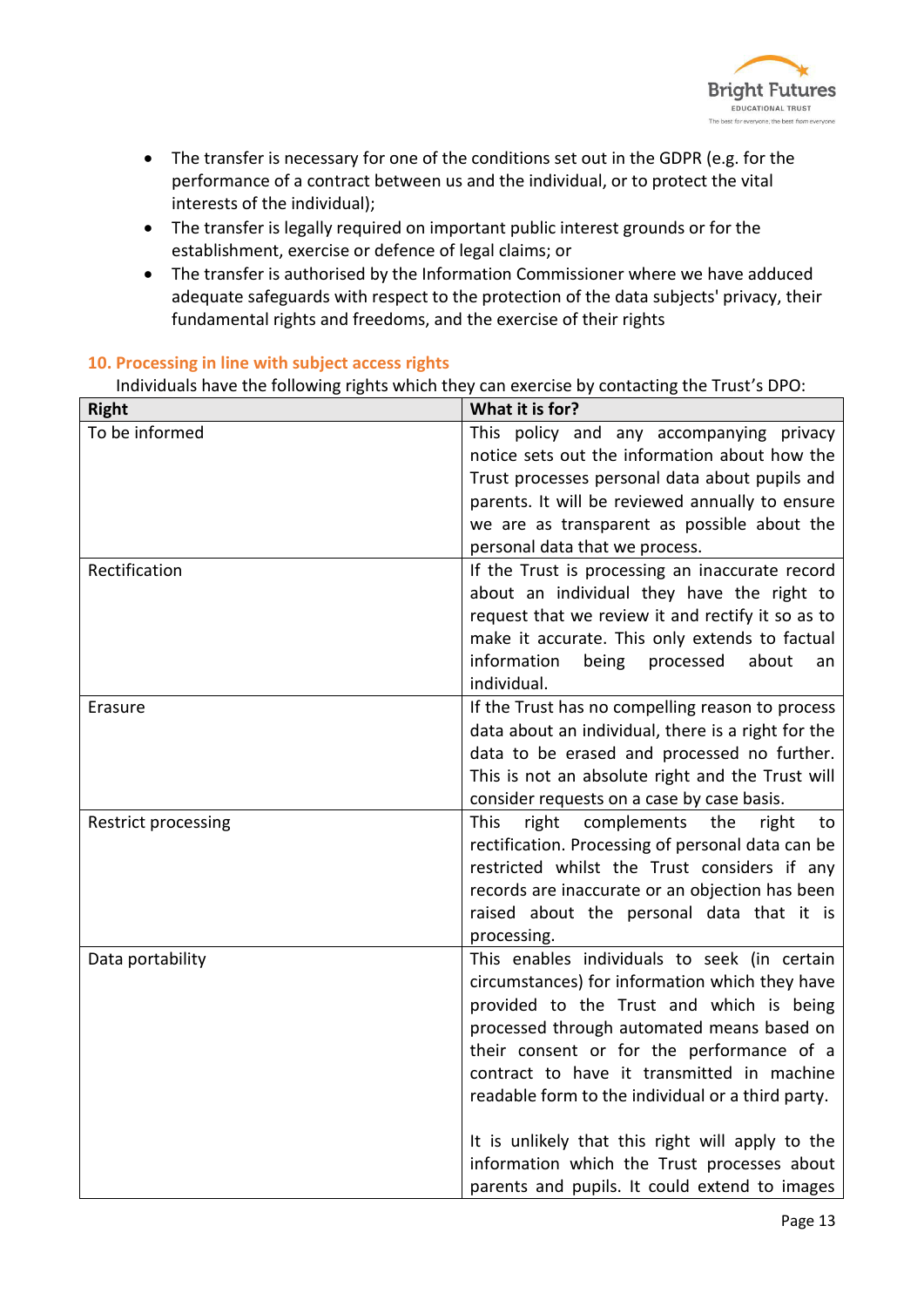

|                                                              | processed by the Trust when the lawful<br>condition relied upon is consent.                                                                                                                                                                                                                                                                              |
|--------------------------------------------------------------|----------------------------------------------------------------------------------------------------------------------------------------------------------------------------------------------------------------------------------------------------------------------------------------------------------------------------------------------------------|
| To object                                                    | When the Trust is processing personal data<br>about pupil's and parents for the performance<br>of a task in the public interest those individuals<br>have the right to object to processing.<br>The Trust will consider any objection but may<br>be able to demonstrate a legitimate ground to<br>continue to process the personal<br>data<br>concerned. |
| To know about any automated decision making<br>and profiling | The Trust will inform individuals when it uses<br>any automated decision making processes.<br>Individuals are entitled to request<br>that<br>automated decisions involving them<br>are<br>reviewed by human intervention.<br>We profile pupils' performance to ensure that<br>the school can meet their educational needs.                               |

#### **11. Subject access requests**

 Under the data protection law, individuals have a right to request access to information the Trust holds about them. This is known as a subject access request. For our Secondary schools this means for a parent to make a subject access request on behalf of a pupils, the pupil must either be unable to understand their rights and the implications of a subject access request, or have given their consent.

For our Primary/early years' establishments, parents can exercise a pupil's right of access on their behalf due to their age and lack of understanding of the rights afforded over their personal information.

For those pupils with special educational needs we will need to consider their level of competency to consider if they are able to exercise their data subject rights on their own behalf, or if their parent or carer must do this.

- Subject access requests from 'competent' children age 12/13, or from parents of children who are not 'competent' or under age 12, should ideally be submitted in writing, either by letter, or email to the Trust's Data Protection Officer ("DPO"). The e-mail address of the DPO is [dataprotection@bfet.uk.](mailto:dataprotection@bfet.uk) Requests should include:
	- $\circ$  The pupil's name
	- o A correspondence address
	- o A contact number and email address
	- o Details about the information requested to assist the school to confirm if the personal data is being processed and to provide a copy within the time period afforded

**Where access to data is verbally requested, the school or Data Protection Officer will confirm the exact request in writing, in order to ensure the accuracy of the request.**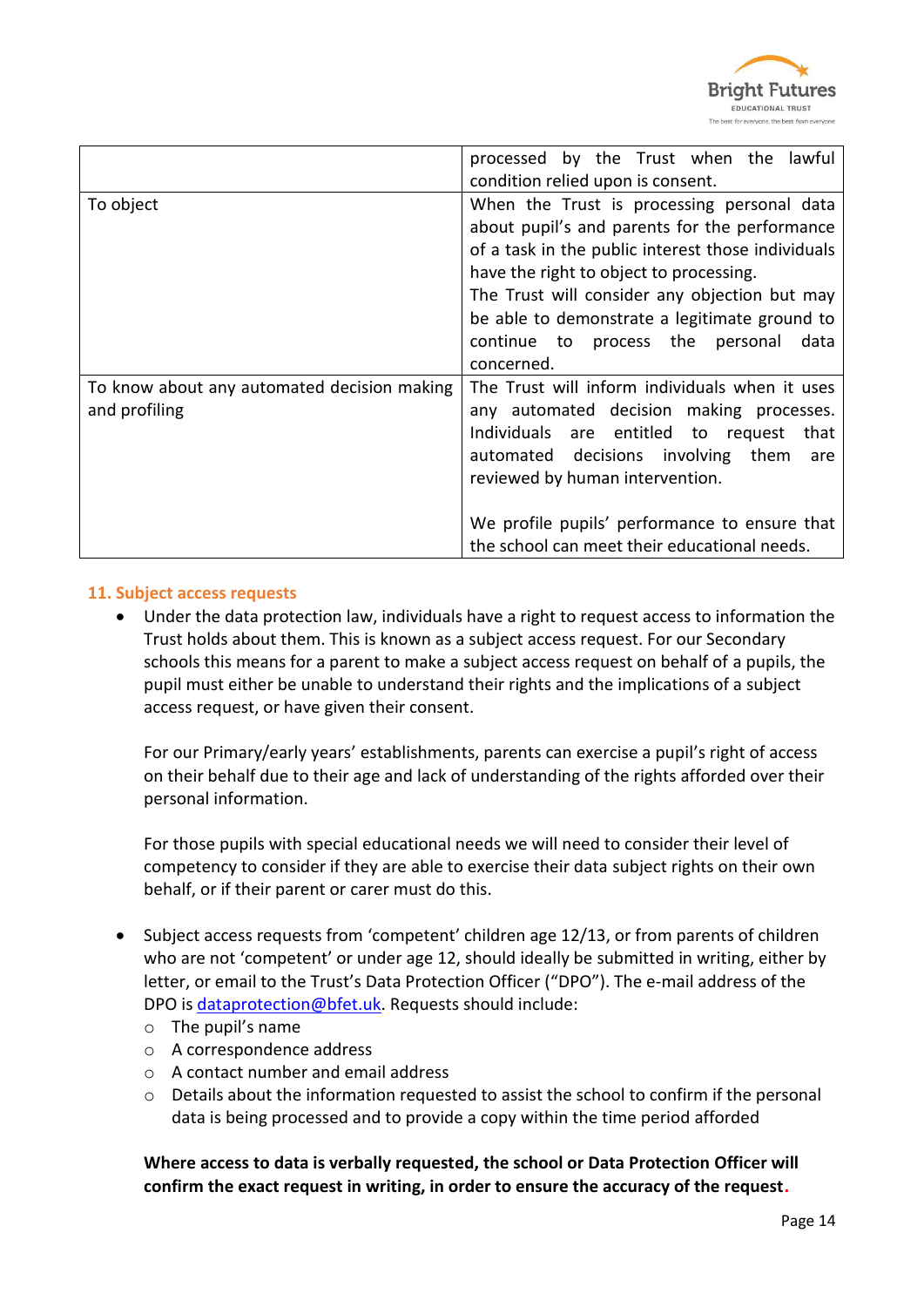

- The Trust will not reveal the following information in response to subject access requests:
	- $\circ$  Information that might cause serious harm to the physical or mental health of the pupil or another individual
	- o Information that would reveal that the child is at risk of abuse, where disclosure of that information would not be in the child's best interests
	- o Information contained in adoption and parental order records
	- o Certain information given to a court in proceedings concerning the child
	- $\circ$  Third party personal data where there is no consent to disclose this in response to a subject access request and it would not be reasonable in the circumstances to do so.
- Once the identity of the requestor is verified, the information will be provided within 30 calendar days. If the request is complex, numerous or arrives during the school holidays and records cannot be accessed the Trust has the right to determine that up to a further 2 months is required to respond to a subject access request. The DPO will write to the data subject within a month of their written request to set out the reasons why the time is being extended.
- If the request is determined to be manifestly unfounded or excessive, the Trust has the right to either charge a fee to reflect the administrative costs of providing the response or to refuse to provide a response. In the event that such a determination is made, the DPO will write to set out the Trust's reasons within a month of the written request being made.

#### **12. Data Protection Officer ("DPO")**

The **Trust** has appointed a Data Protection Officer who has overall responsibility for the T**rust's** policies and procedures relating to data privacy. The Data Protection Officer should be the first point of contact for individuals in the following situations:

Where individuals have any concerns, or require clarification, about the **Trust**'s obligations regarding data privacy and how we handle data;

- To report a data breach or potential data breach;
- Where an individual has any feedback or suggestions about how the **Trust** can improve its data privacy and/or security procedures;
- Where an individual wishes to make a subject access request or exercise one of their other data privacy rights.

Our Data Protection Officer is: Lynette Beckett

Her contact details are:

Telephone: 0161 941 5681. Email: [dataprotection@bfet.uk.](mailto:dataprotection@bfet.uk)

Postal: The Lodge House, Cavendish road, Bowdon, Altrincham, Cheshire, WA14 2NJ.

**13. Breaches of data protection and complaints** 

- If an individual considers that this policy has not been followed in respect of personal data about a data subject he/she should raise the matter with the Data Protection Officer in the first instance.
- Compliance with data protection law is regulated by the Information Commissioner. In the event that you are not satisfied with the way in which the Trust is processing your personal data and you are not content with the response from our DPO, you have the right to refer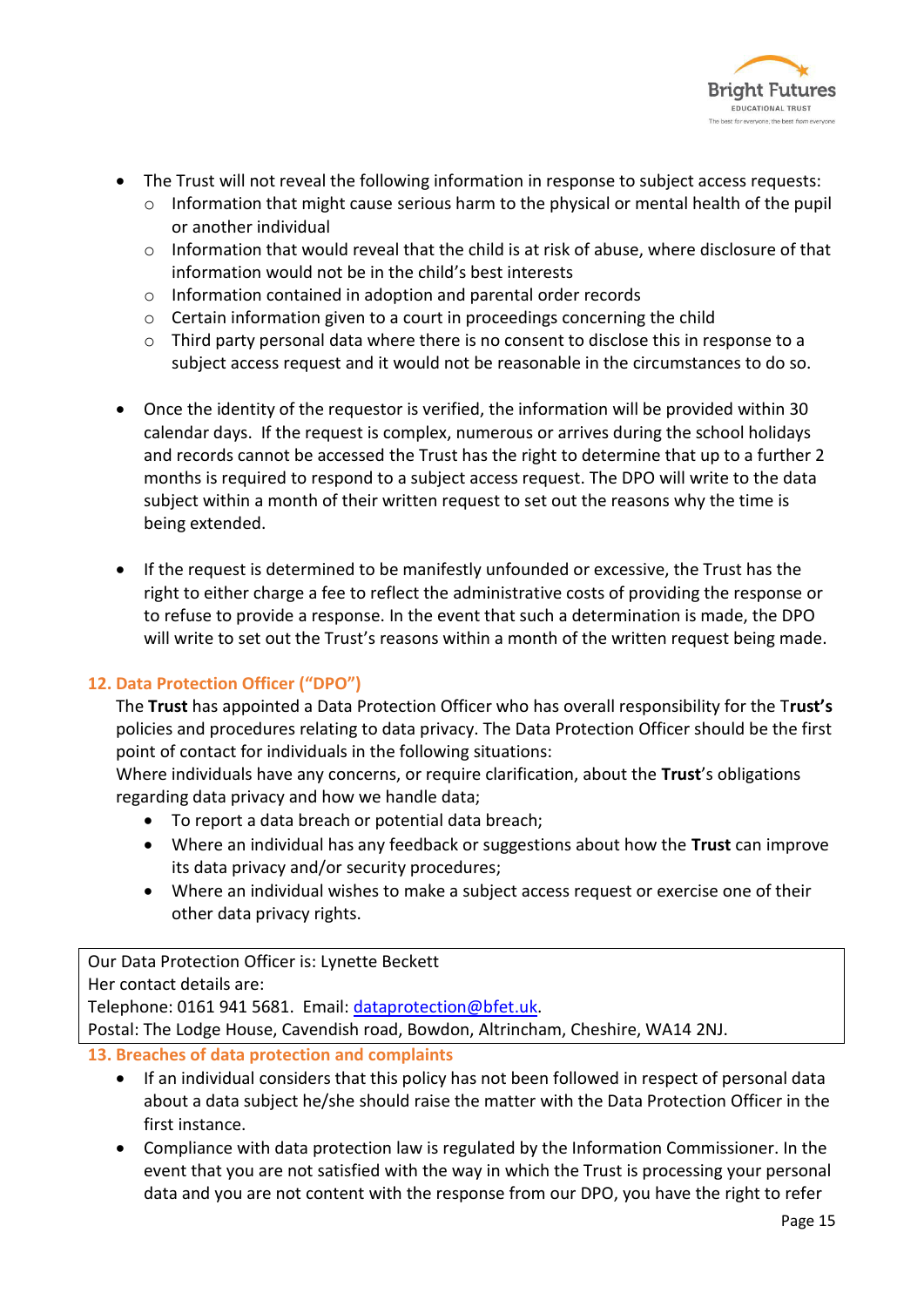

your concerns to the Information Commissioner's Office ("ICO"). You can contact the ICO at<https://ico.org.uk/concerns/>or via its helpline number which is available on its website.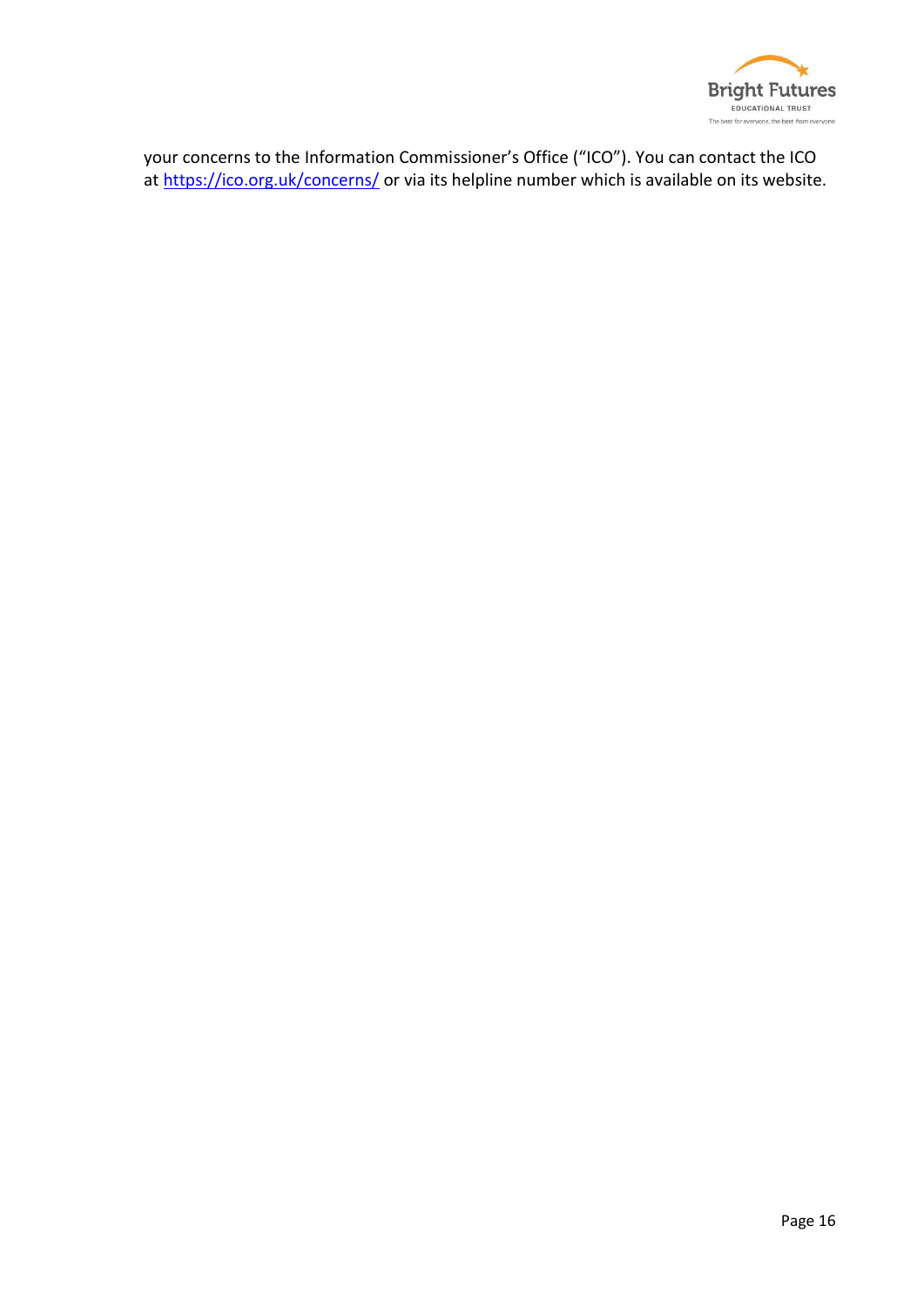

#### **Addendum 1- Personal Data Retention periods. Personal Data types for pupils, parents/carers held by the Trust/Local Governing Body/Principal and senior leadership team in academies**

| <b>Basic description</b>                                                                                      | <b>Statutory Provisions that may apply</b>                                                                                                                                         | <b>Retention period</b>                                           | Action at the end of the retention period                                                                                                                                                                                                                                                                                                      |
|---------------------------------------------------------------------------------------------------------------|------------------------------------------------------------------------------------------------------------------------------------------------------------------------------------|-------------------------------------------------------------------|------------------------------------------------------------------------------------------------------------------------------------------------------------------------------------------------------------------------------------------------------------------------------------------------------------------------------------------------|
| Papers and minutes that contain<br>reference to named pupils or<br>parents/carers                             | Education Act 202, section3.3<br><b>Education (Governor's Annual Reports)</b><br>(England) (Amendment) Regulations 2002<br>S1 2002 No 1171                                         | 6 years, with a review of the personal data<br>held after 3 years | Secure disposal                                                                                                                                                                                                                                                                                                                                |
| Admissions                                                                                                    | <b>School Admissions Code Statutory</b><br>Guidance for admission authorities,<br>governing bodies, local authorities,<br>schools adjudicators and appeals panels<br>December 2014 | Data of admission/decline/resolution of<br>an appeal<br>+1 year   | Secure disposal                                                                                                                                                                                                                                                                                                                                |
| Admissions register                                                                                           | School attendance: Departmental advice<br>for maintained schools, academies,<br>independent schools and local authorities<br>October 2014                                          | Permanently                                                       | Not applicable                                                                                                                                                                                                                                                                                                                                 |
| Pupil's educational record and file -<br>primary<br>(including internal and external<br>examination results)  | The Education (Pupil Information)<br>(England) Regulations 2005 S1 No 1437                                                                                                         | Whilst the child is in school                                     | The file is then transferred when the pupil<br>moves to another primary<br>school/secondary/pupil referral unit.<br>In the case of a pupil death, transfer to an<br>independent school, transfers to home<br>schooling or leaves the country; file is<br>transferred to the Local Authority to be<br>retained in accordance with their policy. |
| Pupil's educational record and file-<br>secondary<br>(including internal and external<br>examination results) | The Education (Pupil Information)<br>(England) Regulations 2005 S1 No 1437<br>Limitation Act 1980 (Section 2)                                                                      | Until the child is 25 years of age                                | Secure disposal<br>All uncollected examination certificates<br>should be returned to the examination<br>board                                                                                                                                                                                                                                  |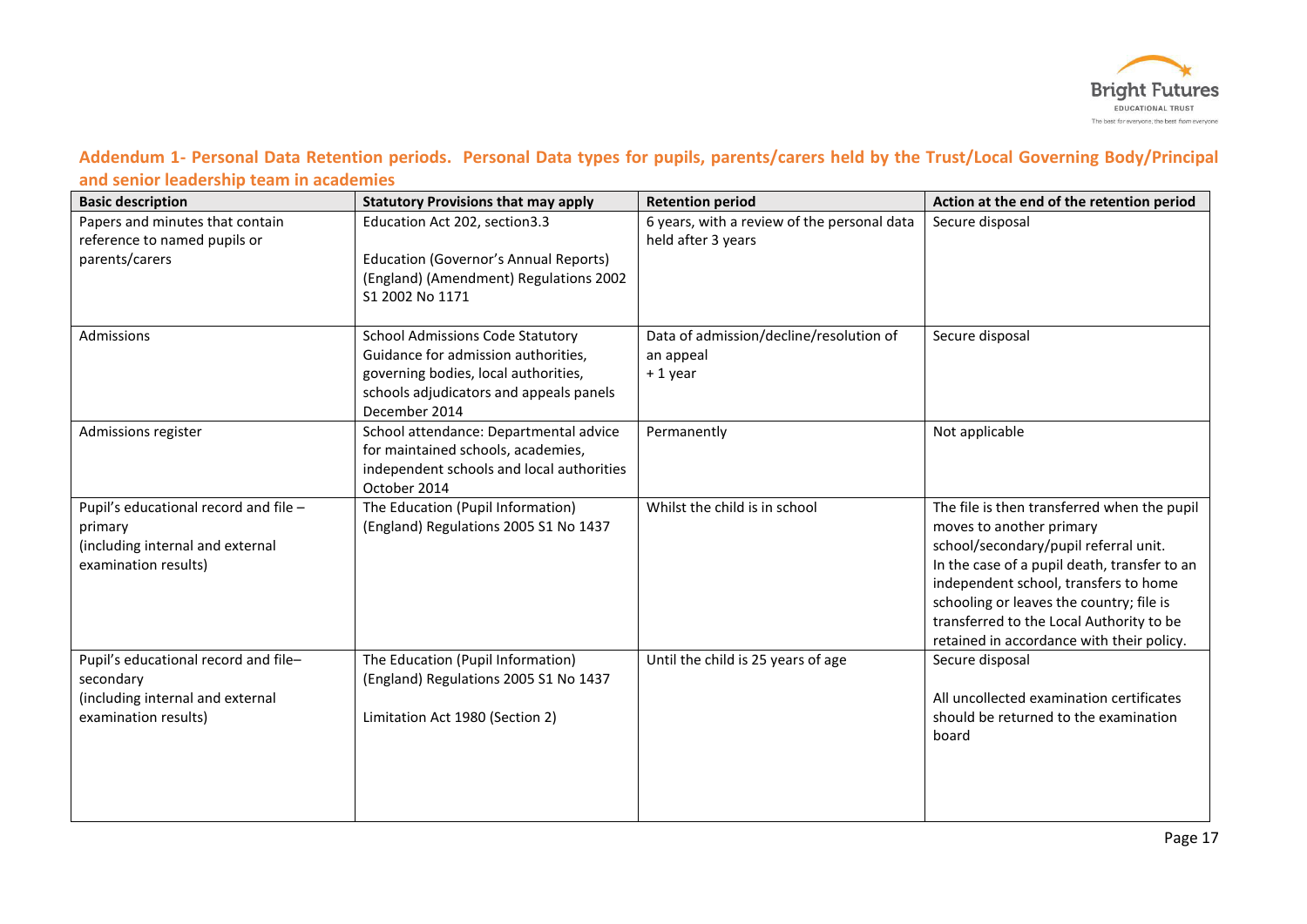

| <b>Basic description</b>                                                   | <b>Statutory Provisions that may apply</b>                                                                                                                                         | <b>Retention period</b>                                                                                          | Action at the end of the retention period |
|----------------------------------------------------------------------------|------------------------------------------------------------------------------------------------------------------------------------------------------------------------------------|------------------------------------------------------------------------------------------------------------------|-------------------------------------------|
| Child Protection information held on pupil<br>file                         | "Keeping Children Safe in Education<br>September 2016"- Statutory Guidance, as<br>updated from time to time                                                                        | Retained for the period of the pupil file, in<br>a sealed envelope                                               | Secure disposal, and must be shredded     |
|                                                                            | "Working together to safeguard children.<br>A guide to inter-agency working to<br>safeguard and promote the welfare of<br>children-March 2015" and as updated<br>from time to time |                                                                                                                  |                                           |
| Child Protection information held in<br>separate files                     | Keeping Children Safe in Education-<br>Statutory Guidance, as updated from time<br>to time                                                                                         | Until the child is 25 years of age.                                                                              | Secure disposal, and must be shredded     |
|                                                                            | "Working together to safeguard children.<br>A guide to inter-agency working to<br>safeguard and promote the welfare of<br>children-March 2015" and as updated<br>from time to time |                                                                                                                  |                                           |
| <b>Accident Reports</b>                                                    |                                                                                                                                                                                    | Until the child is 25 years of age                                                                               | Secure disposal                           |
| <b>CCTV</b> images                                                         | Information Commissioners' Office (ICO)<br>Code of Practice:<br>https://ico.org.uk/media/1542/cctv-code-<br>of-practice.pdf                                                        | 30 days, or longer if the footage is needed<br>for a particular matter such as an incident<br>of pupil behaviour | Secure disposal                           |
| Student grant/bursaries information                                        |                                                                                                                                                                                    | 6 years                                                                                                          | Secure disposal                           |
| Pupil premium/free school meals                                            |                                                                                                                                                                                    | 6 years                                                                                                          | Secure disposal                           |
| Attendance registers                                                       | School attendance: Departmental advice<br>for maintained schools, academies,<br>independent schools and local authorities<br>October 2014                                          | 3 years from the date of the entry                                                                               | Secure disposal                           |
| Correspondence relating to authorised<br>absence                           | Education Act 1996 Section 7                                                                                                                                                       | Current academic year +2 years                                                                                   | Secure disposal                           |
| Special Educational Needs files, reviews<br>and individual education plans | Limitation Act 1980 (Section 2)                                                                                                                                                    | Until the child is 25 years of age                                                                               | Secure disposal                           |
| Statement maintained under Section 234                                     | Education Act 1996 Special Educational                                                                                                                                             | Until the child is 25 years of age (usually                                                                      | Secure disposal unless the document is    |